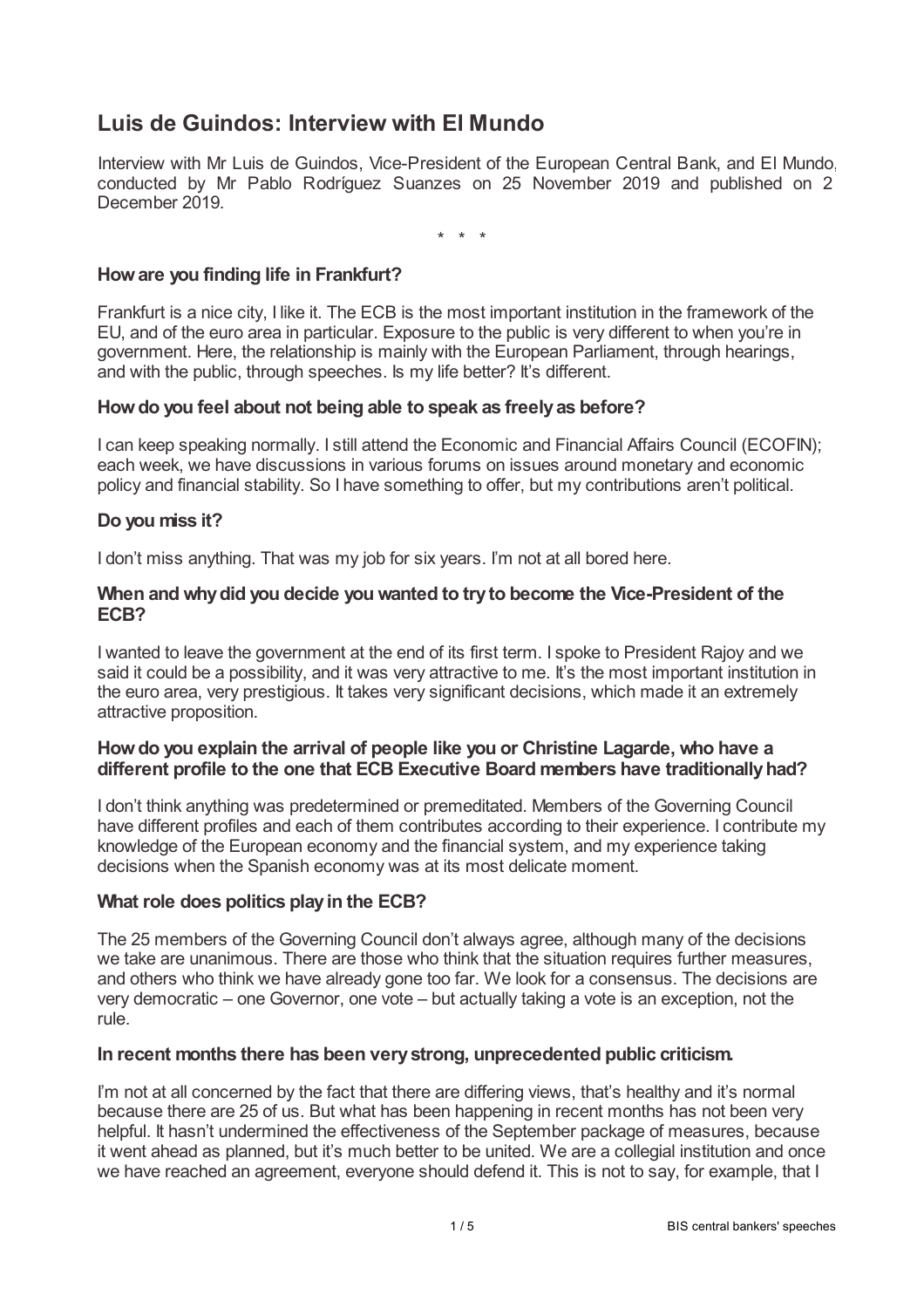agreed with every element of the package. But once something has been approved, I defend it.

# **Is the consensus broken?**

No. This is actually one of the top priorities of the new President. Each of us will have our own ideas about the situation and the appropriate measures to take, that's one thing, but it's something else entirely to air disagreements in public.

# **You and Mr Draghi have met at various forums since 2011. Howwas the past year when you were working side byside?**

Mario Draghi will go down in history as one of the founding fathers of the euro, even though he isn't one in the strictest sense. There were two stages to his presidency. The first was saving the euro, with his famous "whatever it takes". The second was fighting deflation. These were his two main interventions, and he was successful in both. He will be remembered very positively. When he uttered those famous words in London in 2012, he changed the outlook in the euro area. The banking union was implemented right away. Four or five years ago we were facing the risk of deflation and the asset purchase programme was launched, which brought the ECB in line with other central banks. Mario Draghi has modernised the instruments of monetary policy.

# **Despite this, his critics point to the fact that he has left behind a European economythat is "drugged", with lowgrowth, rates at zero and inflation veryfar fromthe objective.**

Monetary policy is not the reason for this; it's been the main driver of the economic recovery and growth in Europe. 11 million jobs have been created, in no small part thanks to monetary policy. This is the main thing, although there are collateral effects. The problem we have at the moment is that these monetary policy decisions need to be complemented by other instruments.

### **Sometimes it seemed like you were not exactlyamong Mr Draghi's most ardent supporters.**

I have always supported President Draghi.

# **But when you heard himbeing talked about as** *the* **saviour of the euro or the person who had rescued Spain, it didn't sit well with you.**

Well, he didn't see it like that either. In Spain, we rescued ourselves, off our own backs, with the help of our European partners, including the ECB. Mr Draghi made a key contribution, but there's no single saviour here. It was a set of circumstances and a matter of everyone carrying out their responsibilities in their individual roles.

# **As Vice-President will you continue to appear alongside President Lagarde?**

I have no idea. I suppose it will continue like that. It's an unwritten rule, a tradition. Traditions can change, but they can also be of value.

# **Brexit, trade and currencywars, geopolitical tensions. All of this in an environment of lower growth, zero rates and stimulus plans. When you were in government you joked that you slept like a baby, in that you woke up crying everytwo hours. Howare you sleeping now?**

Well. Very well! I wouldn't wish what happened in 2012 on my worst enemy. The situation now is totally different; back then we were on the brink of collapse. The Spanish economy, the Italian economy, doubts about the integrity of the euro… the situation of the Spanish banking industry was terrifying and contagion was spreading to the Treasury. It was a dramatic situation. I don't think there is going to be a recession in Europe, that's very unlikely. But yes, I am worried that we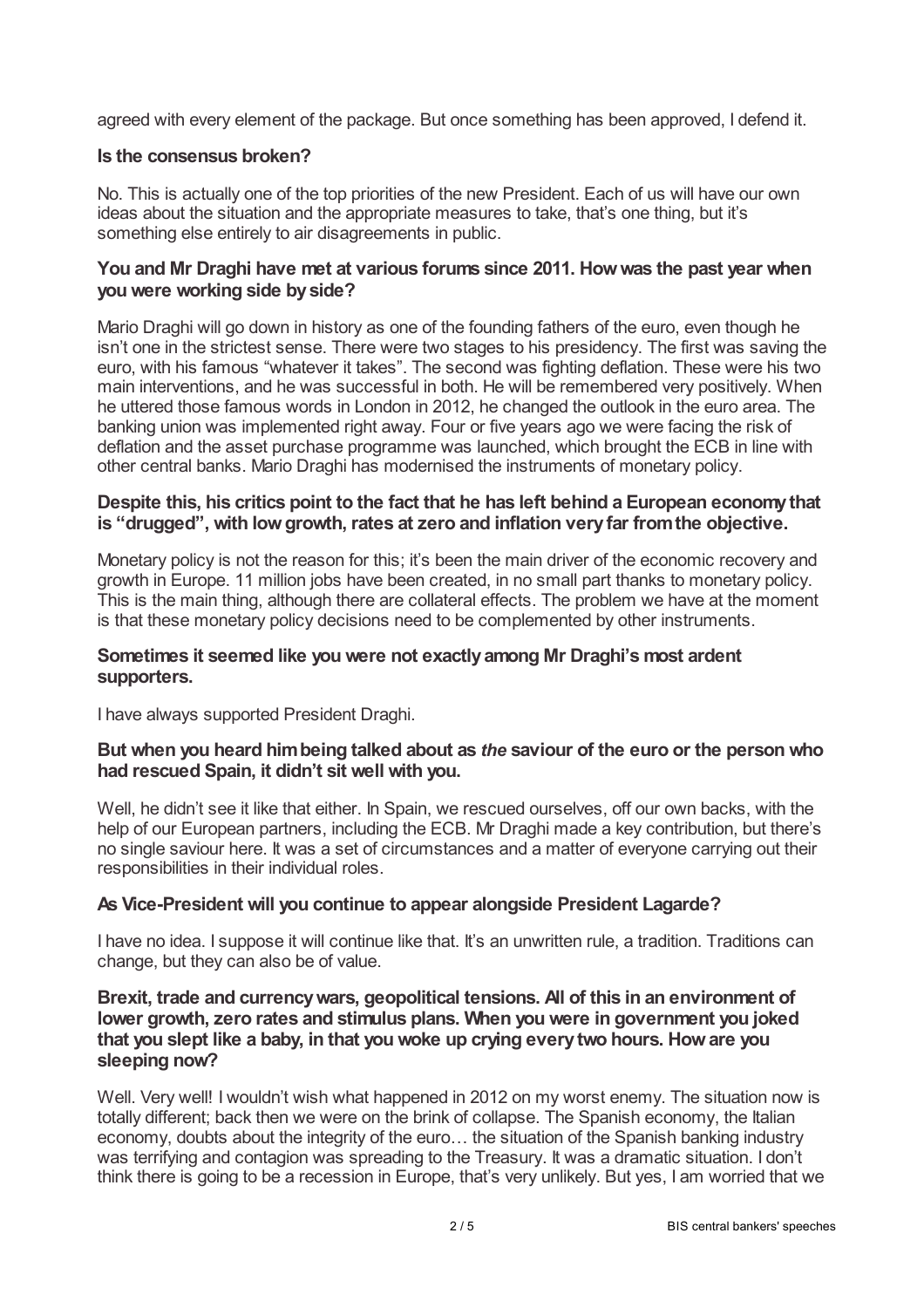will have two or three years of subdued growth, of below-potential growth. That is what is worrying me at the moment. And that this subdued growth may mean that the price stability objective is not met. Monetary policy is not the philosopher's stone, it cannot be used to fix everything. Other policies are needed.

# **So do you echo the calls of Presidents Draghi and Lagarde for countrieswith fiscal space, above all Germany, to boost spending and investment?**

This is important, yes, but my proposal goes further than that. Our current system of national fiscal policies and national budgets, with a set of rules like the Stability and Growth Pact, is not sufficient. We need a fiscal instrument of the sort proposed by President Macron a few years ago. An instrument that has the capacity to act countercyclically and that complements monetary policy.

# **But it's something you were alreadyasking for when you were a minister, and it's not happening now, and even in the best of cases it won't happen for another four or five years. And without that level of firepower…**

We have to call for it because it is sensible. It is not a question of whether it is possible, but rather one of reality. It would be very important for the entire euro area and I am convinced that it will come about sooner rather than later.

# **What are your thoughts on the Spanish economy?**

The Spanish economy is doing well. It is competitive and enjoying above-average growth, and that is the result of the reforms in 2012 and 2013 and society's efforts. It is doing well, that's the truth. It has been affected by the economic slowdown, like the rest of the euro area, but growth is still at 2%. Why? The financial sector was cleaned up, and the economy is now competitive. Those are the two reasons why it is doing better.

# **Spain didn't have anyissues during the growth phase of the cycle. But nowwe are maybe seeing the effects of not having made anyreforms in recent years, deferred budgets, or adjusted deficits during growth periods.**

My recommendation is for the euro area as a whole, not just for Spain. If you have debt approaching 100% of GDP, you have to reduce it to be less vulnerable.

### **Are you worried bythe political uncertainty?**

Political uncertainty is an important factor because we always need stable governments capable of taking action. And this is of course quite obvious: we don't have the political stability necessary to put into place the necessary measures and policies, including a budget.

### **What do theythink here in Frankfurt about the fact that the budget has been deferred since the time when you were still a minister?**

Spain has continued to reduce its public debt. It could have been reduced more, but it could also have been reduced less. In any case there is one fundamental factor: the growth differential. In the Spanish economy, this now comes from a financial sector that doesn't have the same doubts hanging over it as it did five to seven years ago. And it is competitive. The most important thing, in contrast to the previous and other growth cycles, is that it is growing without an increase in loans and without a real estate bubble. With lending growth that is below nominal GDP and a current account surplus in the balance of payments. As long as these two things continue, the Spanish economy will keep growing faster than the rest. The recommendation, which is also valid for Portugal, Greece and Ireland, and even for Italy, is this: stabilise the banking sector and the credit markets. And maintain competitiveness. Then you will do better than average.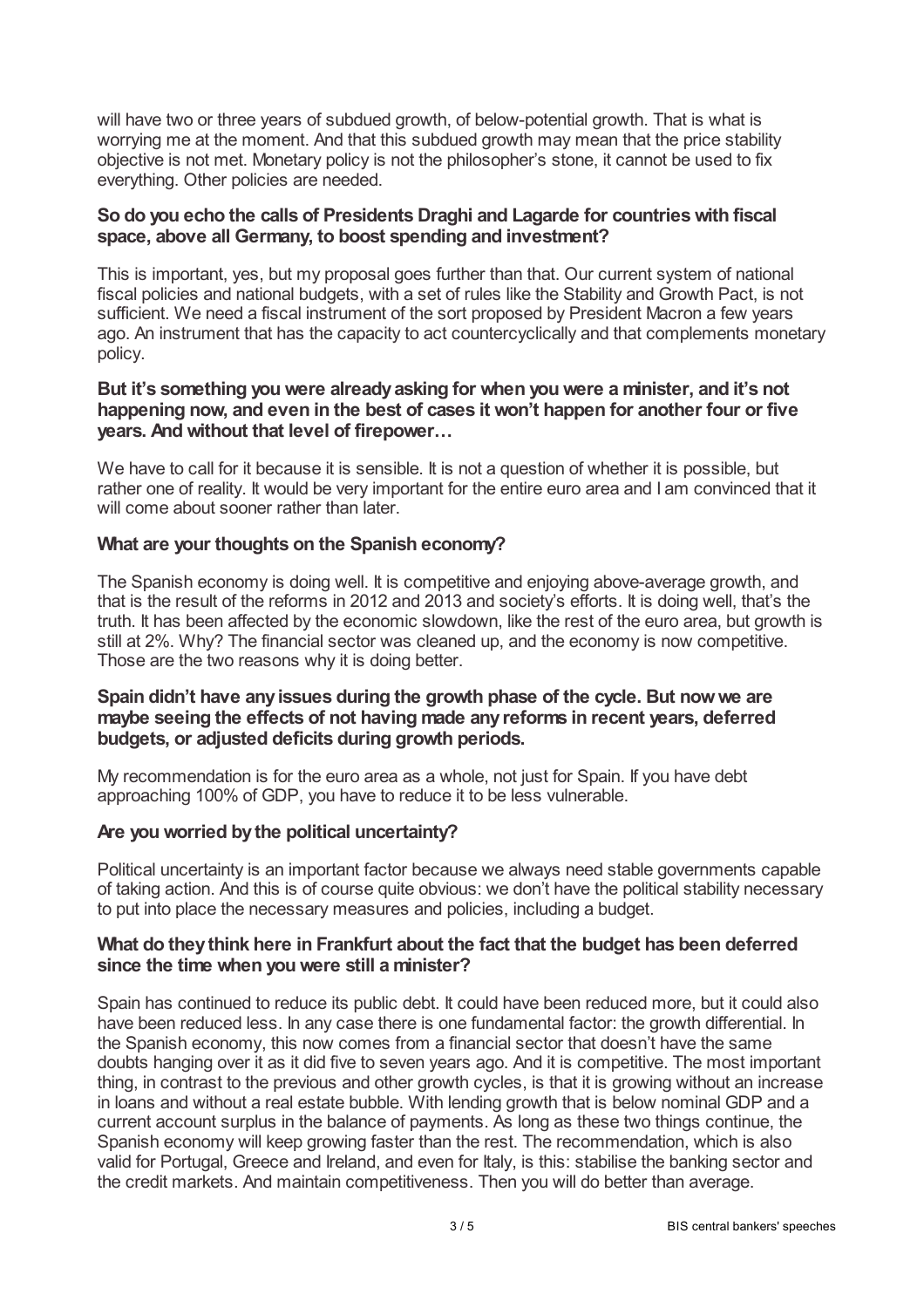# **The public message is quite clear. Are there more discreet messages in private?**

No, none. I say the same thing in public that I do in private.

#### **Have the ECB's non-standard measures run their course?**

No. We can still increase bond purchases or lower interest rates further, which means that we still have the same tools available. What is happening is that the secondary effects are becoming more tangible .

#### **And each measure has less of a return.**

I look at the effects, and these can vary greatly. I am worried by risk taking in the asset management sector against the background of low interest rates. It is a matter of concern for me. Banks are now better capitalised, they have more liquidity, and they are much safer than they were. But they face low profitability, which is a problem. Supervision is centralised and is more suitable than when it was the remit of national authorities. But in the area of asset management and investment funds, what we see is that, in a low interest rate environment, their investment strategy always moves towards increased risk, in the sense of assets with potentially greater returns and greater risks but that are less liquid. And there is also more leveraging, not to the extent seen in the United States, but still more than before. And the supervision in this sector is not comparable with that in the banking sector. There is a risk. If they are asked for units to be paid out they have to do so within two or three days. I see a potential risk of liquidity imbalance. That is what worries me the most at the moment. And, while it may not technically be a secondary effect of monetary policy, because its causes are structural, I am concerned by the banking sector's low profitability.

### **Are you in favour of changing or widening the ECB's mandate? Or of defining more preciselywhat is below, but close to, 2%?**

We have to look at that, yes. The ECB set out its strategy in 1998 and revised it in 2003 and, while it can't be a change of mandate, since that is defined in the Treaty, we could revisit the definition of price stability. And what are the steps to achieve that? I am in favour of starting the discussion, but we haven't had it. The President has announced it, but this is not a matter of one or two Governing Council meetings; it is something that must be done without haste, but decisively.

### **What about "helicopter money", i.e. giving moneydirectlyto citizens?**

No, that has never been considered.

# **But should it be considered, just like changing the mandate?**

No, absolutely not.

# **There is a lot of talk currentlyabout "Japanification", about secular stagnation. Add to this demographics and the fact that there is a smaller working population with lower productivitythan before. What scares you the most?**

From a journalistic standpoint talking about Japanification is attractive, but there are actually many differences. While European demographics are not brilliant, they cannot be compared with Japan. The situation facing banks here is not as bad. No real estate bubble has burst here the way it did there. The parallels are in low inflation, low interest rates and low growth. But the outlooks are different and I don't think that the term really applies to the European economy.

### **Will EDIS be complete when you leave office?**